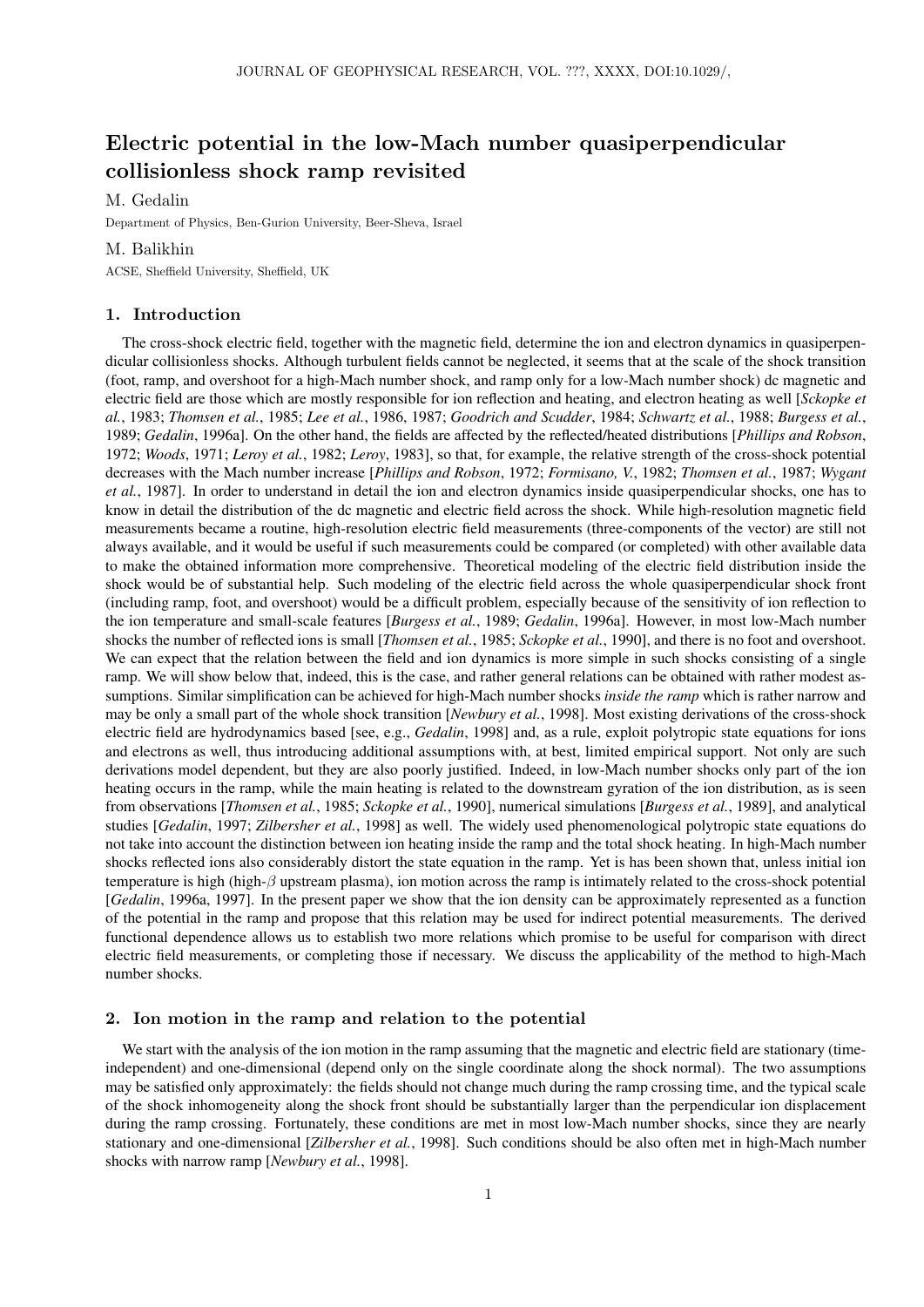Let x be the coordinate along the shock normal, and y be the noncoplanarity direction, so that  $B_x = \text{const}$ ,  $E_y = \text{const}$ , and  $B<sub>y</sub>$  is present only inside the ramp. We analyze the ion motion within the single particle equations of motion, which read:

$$
m_i \dot{\mathbf{v}} = e\mathbf{E} + e\mathbf{v} \times \mathbf{B}.\tag{1}
$$

Eq. (1) is always correct, even when the fields are varying and/or turbulent. In our case it is assumed that both E and B depend only on  $x$ . As is said above, this is an approximation, and the below derivation remains valid even if there is weak dependence on  $y$ ,  $z$  and  $t$ .

We proceed in the normal incidence frame where an ion enters the ramp with the initial velocity  $\mathbf{v}_{in} = (V_u + u_x, u_y, u_z)$ , where **u** is the random (thermal) velocity, typically  $u \sim \sqrt{\beta_i}/M$ . Here, as usual,  $\beta_i = 2\mu_0 n_u T_{iu}/B_u^2$ ,  $n_u$  is the upstream plasma density,  $B_u$  is the upstream magnetic field,  $T_{iu}$  is the upstream ion temperature, and M is the Alfven Mach number. The upstream magnetic field  $B_u$ , the upstream plasma velocity  $V_u$ , the motional electric field  $E_u$  and the angle between the shock normal and upstream magnetic field  $\theta$  are related as follows:

$$
E_y = V_u B_u \sin \theta. \tag{2}
$$

Of course, physics is frame independent. Calculations, however, are easier and more convenient in the normal incidence frame, where inside the ramp  $|v_y, v_z| \ll v_x$ , as we shall see below. Indeed, for typical parameters of the moderately warm upstream plasma,  $(u/V_u)^2 \sim \beta_i/M^2 \ll 1$ . The cross-ramp potential with the magnetic field do not stop ions inside the ramp [*Burgess et al.*, 1989; *Gedalin*, 1997], so that  $v_x > 0$  throughout the ramp and we may substitute  $d/dt = v_x(d/dx)$ along the particle trajectory. Now the formal exact solution of (1) can be written as follows:

$$
v_x^2 = (V_u + u_x)^2 - \frac{2e\phi}{m_i} + \frac{e}{m_i} \int_0^x (v_y B_z - v_z B_y) dx',
$$
\n(3)

$$
v_y = u_y + \int_0^x \frac{eE_y}{m_i v_x} dx' - \frac{e}{m_i} \int_0^x B_z dx' + \frac{e}{m_i} \int_0^x \frac{v_z B_x}{v_x} dx',
$$
 (4)

$$
v_z = u + z + \frac{e}{m_i} \int_0^x B_y dx' - \frac{e}{m_i} \int_0^x \frac{v_y B_x}{v_x} dx'.
$$
 (5)

General solution of (3)-(5) is not available. However, in the case of a thin ramp these equations can be solved approximately [*Gedalin*, 1997]. Eq. (4) shows that

$$
v_y \sim \frac{e_{u \sin \theta}}{m_i} \int \left(\frac{V_u}{v_x} - \frac{B_z}{B_u \sin \theta}\right) dx
$$
  

$$
\lesssim \frac{e_{u \sin \theta}}{m_i} L,
$$
 (6)

where L is the ramp width, which is typically smaller than the ion inertial length  $\lesssim c/\omega_{pi}$ ,  $\omega_{pi}^2 = e^2 n/\epsilon_0 m_i$  [*Mellott and* , 1984; *Farris et al.*, 1993; *Newbury et al.*, 1998]. From this one can easily see that  $v_y \ll V_u$ , while  $v_x \sim V_u$ , so that  $v_y \ll v_x$  throughout the ramp. Similarly,  $v_z \ll v_x$ . Note, that these conclusions hold even for substantial  $B_y$  [*Thomsen et al.*, 1987; *Farris et al.*, 1993], because of the small width of the ramp. This is in the complete agreement with general understanding of the charged particle motion in the inhomogeneous magnetic field: the particle becomes demagnetized when the inhomogeneity scale is of the order or smaller than the particle gyroradius. The situation inside the ramp is opposite to what happens in the foot and behind the ramp [*Leroy et al.*, 1982; *Leroy*, 1983; *Burgess et al.*, 1989; *Gedalin*, 1996a]. In the foot magnetic forces dominate and cause deflection, although ions are not magnetized. In the downstream, behind the ramp, ions start to gyrate because of magnetization.

*Thomsen et al.* [1987] argue that the noncoplanar magnetic field plays an important role in the ion deceleration in the ramp, in particular when viewed in the de Hoffman-Teller frame. The de Hoffman-Teller frames moves along  $B<sub>z</sub>$  with the velocity  $V_u/\cos\theta$  relative to the normal incidence frame. As a result, the electrostatic field  $E_x$  is reduced by  $V_uB_y/\cos\theta$  in the de Hoffman-Teller frame, while the magnetic force  $F_x = ev_yB_z - ev_zB_y \approx eV_uBy/\cos\theta$  is large. When in the normal incidence frame, the Lorentz transformation of the field brings  $V_u B_y / \cos \theta$  back into the electrostatic field, reducing the magnetic deceleration force down to  $-euB_y$ , making it unimportant. The combine effect is, of course, the same in both frames (physics is frame independent), but the role distribution between the electrostatic and magnetic force is quite different in different frames.

Taking into account that  $v_y$  and  $v_z$  remain small throughout the ramp it is easy to see that the contribution of last term in (3) is also small relative to the first term, where we used  $E_x = -(d\phi/dx)$ . In the first term  $u_x \sim v_T \ll V_u$  can be neglected unless  $V_u^2 - 2e\phi/m_i \approx 0$ . Thus, the ion motion in the ramp is mostly affected by the potential and only weakly by the magnetic forces. This conclusion does not require any assumption about the magnitude of the noncoplanar magnetic field, and is the result if the small ramp width. It is worthwhile to note that magnetic deceleration and/or deflection is important in wider parts of the shock (foot and overshoot) where it has to be taken into account to properly describe the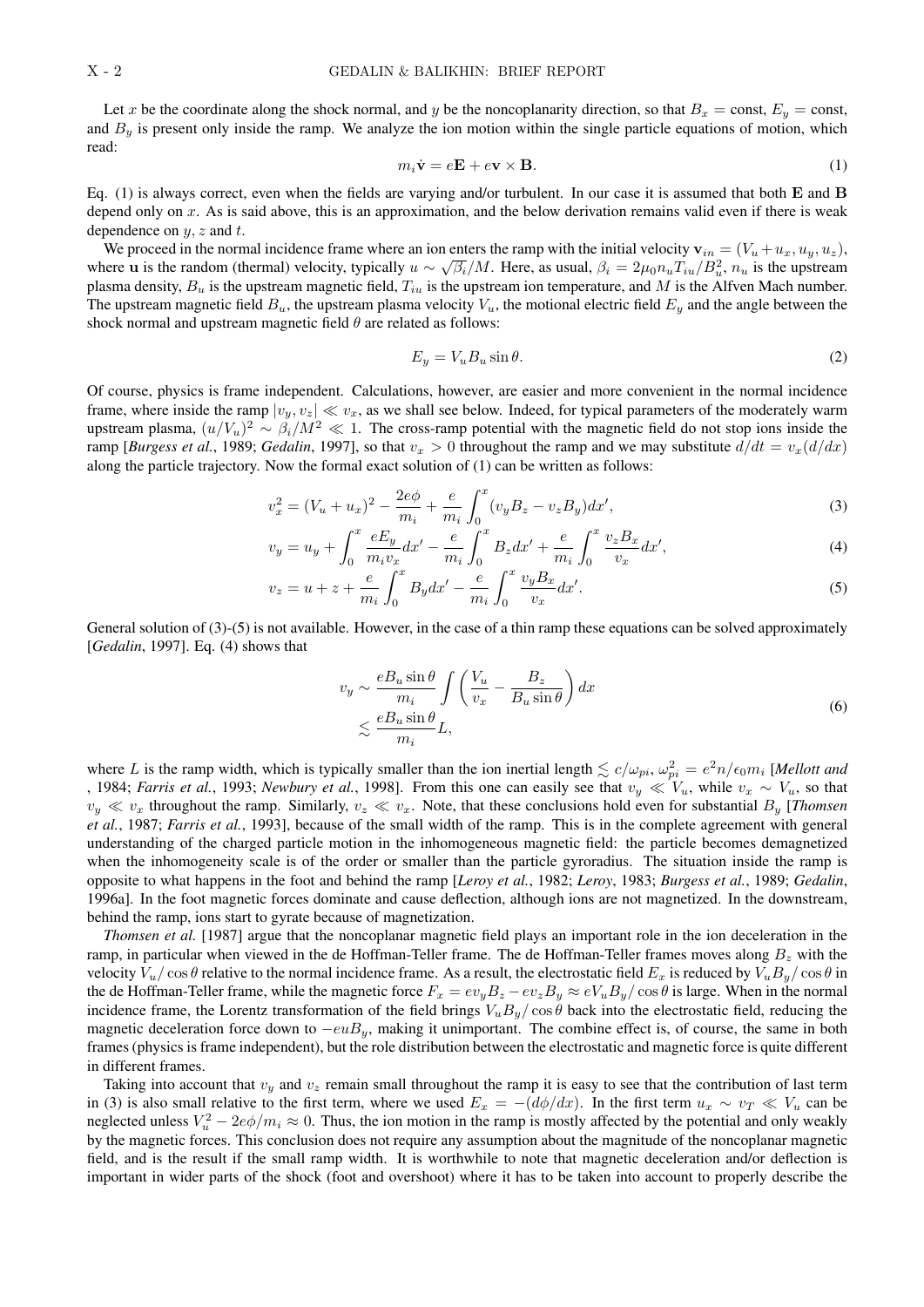ion reflection [*Leroy*, 1983; *Gedalin*, 1996a]. *Thomsen et al.* [1987] found numerically that the magnetic forces due to the noncoplanar magnetic field component may contribute a substantial part of the ion decelerating force even in the normal incidence frame. Their findings are due to the substantial overestimate of the ramp width in hybrid simulations: several  $c/\omega_{pi}$  in the simulations versus a fraction of  $c/\omega_{pi}$  found in observations of high-Mach number shocks [*Scudder et al.*, 1986; *Newbury et al.*, 1998]. In low-Mach number shocks the ramp width is of the order of  $c/\omega_{pi}$  [*Mellott and*, 1984; *Farris et al.*, 1993] but the noncoplanar magnetic field component is substantially lower.

In the lowest order approximation for low- $\beta_i$  shocks, where  $\beta_i = 2\mu_0 nT_i/B_u^2$ , we arrive at the following simple relation

$$
v_x = \sqrt{V_u^2 - 2e\phi/m_i}.\tag{7}
$$

Since the upstream thermal spread does not appear here, the velocity  $v_x$  is at the same time the mean velocity of the ion flow inside the ramp, and the flux conservation gives immediately

$$
n = n_u V_u / v_x = n_u (1 - s)^{-1/2},\tag{8}
$$

where  $s = 2e\phi/m_iV_u^2$  is the normalized potential. Thus, the transmitted ion density is directly related to the potential, and measuring  $n$  one can immediately find  $s$ .

Now the relation to the magnetic field variations can be found directly from the pressure balance condition (which is model independent and must be satisfied both in hydrodynamics and kinetics)

$$
nm_i v_x^2 + p_i + p_e + \frac{B^2}{2\mu_0} = \text{const.}
$$
\n(9)

Using (7) and  $nv_x = n_u V_u$  one immediately has

$$
n_{u}m_{i}V_{u}^{2}\sqrt{1-s} + p_{i} + p_{e} + \frac{B^{2}}{2\mu_{0}} = \text{const},\tag{10}
$$

where the last three terms can be measured directly and independently from the electric field measurements. Thus, (10) allows indirect measurement of the potential inside the ramp even if the electric field measurements are impossible or incomplete. This relation can be further simplified in the low- $\beta$  plasma.

The lowest order approximation used above neglects thermal effects completely. This is not necessary, and calculation of p<sup>i</sup> requires taking into account the broadening of the ion distribution inside the ramp [*Thomsen et al.*, 1985; *Sckopke et al.*, 1990]. The comprehensive analysis of the equations of motion (3)-(5) with the initial temperature of the incident ions taken into aacount has been done by *Gedalin* [1997], and we refer the reader to this paper for details, providing here only the relevant results (in the normalized form):

$$
n/n_u = (1-s)^{-1/2} \left[ 1 + \frac{3s}{2(1-s)^2} \frac{\beta_i}{2M^2} \right],
$$
\n(11)

$$
\frac{p_i}{n_u m_i V_u^2} = \frac{\beta_i}{2M^2} (1 - s)^{-3/2},\tag{12}
$$

and  $v = 1/n$ . It is easy to see that the correction to n remains small provided  $\beta_i \ll M^2$ , so that (8) is a quite good approximation for a wide range of shock parameters. The relation (8) or the equivalent  $v = \sqrt{1 - s}$  provides a method of indirect measurement of the potential by measuring the density of the transmitted ions. A good alternative would be measuring  $v<sub>x</sub>$  at the maximum of the ion distribution throughout the ramp. It is worth noting that the ion velocity at the top of the ramp, as provided by this expression,  $V_f = \sqrt{1 - s_f}$  (where  $s_f$  is the total potential drop across the ramp) does *not* coincide with the downstream plasma velocity  $V_d$ , which appears in the Rankine-Hugoniot relations and is often used for estimates of the ion *flow* kinetic energy loss [*Wygant et al.*, 1987]. The difference  $V_f - V_d$  determines the *gyration* velocity of the ion distribution behind the ramp and, therefore, the downstream ion temperature  $T_d \sim m_i (V_f - V_d)^2/2$ [*Gedalin*, 1997]. Thus, the potential drop *must* obey the condition  $e\phi < m_i(V_u^2 - V_d^2)/2$ , otherwise the ion heating would be weak. Reformulating the above, the ion deceleration inside the ramp is almost solely due to the electrostatic field, while the eventual ion *flow* deceleration is completed with the magnetic deceleration *behind* the ramp.

Yet another method of indirect measurements of the electrostatic potential is to use (10) with the density given by (8) and ion pressure given by (12) (in the absence of reflected ions) or measured independently. The magnetic field measurements are most reliable, while the electron pressure can be measured too. If the particle measurements are difficult we need a model for the electron pressure. Electrons cannot be treated in simple kinetics. Indeed, electrons are accelerated by the crossshock electric field, and if they are crossing the shock collisionlessly from upstream to downstream, their density decreases [see, e.g., *Gedalin*, 1999]. At microscales substantial deviations from quasineutrality can be expected accompanied with electric field spikes [*Bale et al.*, 1998]. However, at the scales under consideration,  $\gtrsim c/\omega_{pe}$ , quasineutrality cannot be violated in any noticeable way, which requires  $n_e = n_i$ . In order to reconcile the quasineutrality requirements with electron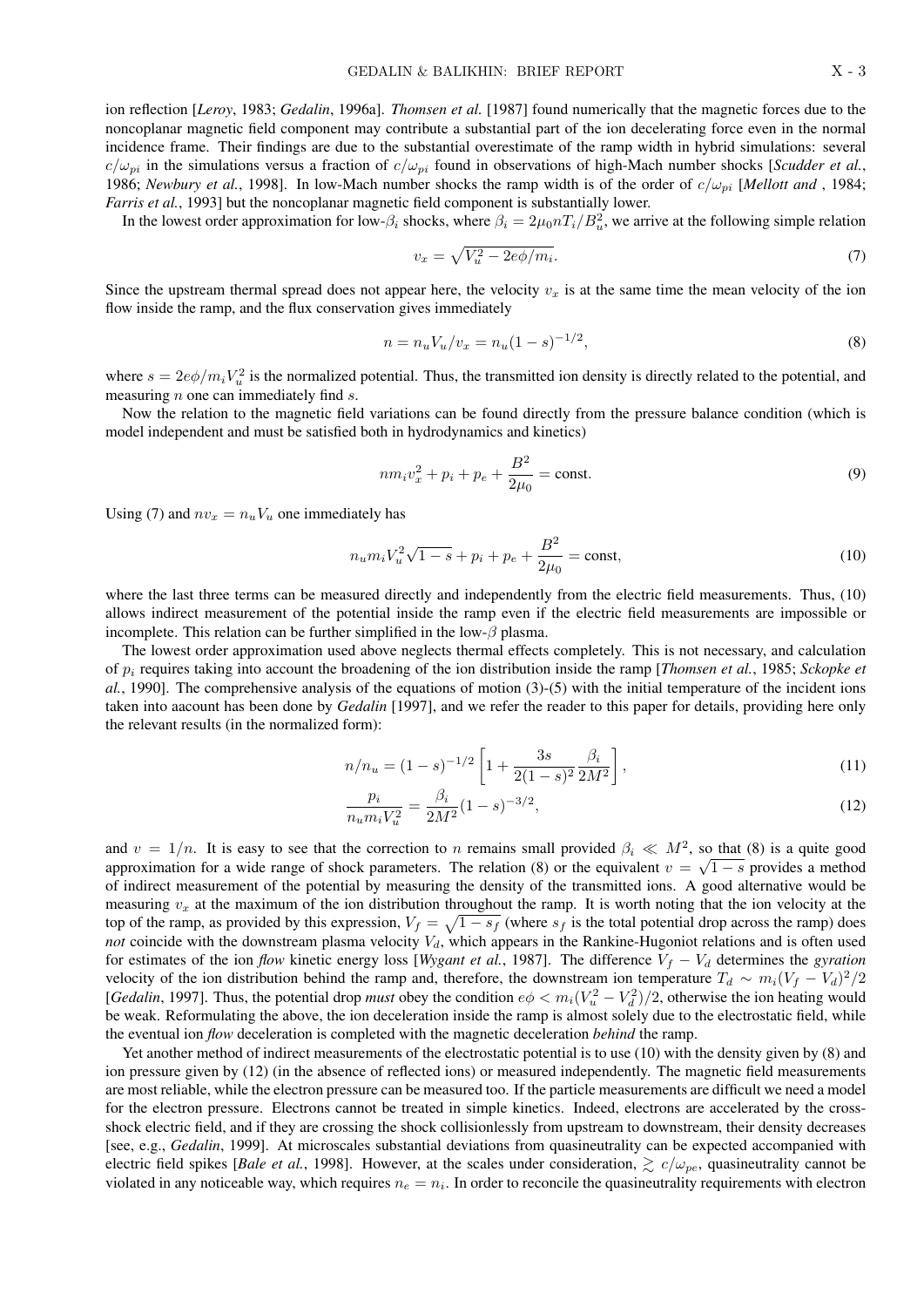dynamics in the ramp we have to conclude that there is another electron population [*Scudder*, 1995] (trapped or leaked from downstream) or there are small scale electron instabilities causing effective collisions. The second option seems to be inevitable especially in view of strong two-stream instability developing in the ramp [*Gedalin*, 1999]. Necessity of collisions becomes quite clear in the case of a perpendicular shock where trapping or leakage are not possible. In any case, typical electron times are much smaller than the ramp crossing time, and electrons easily pass to the hydrodynamic stage. In the absence of a good quantitative model of mixed (collisionless+turbulent) electron heating in the ramp, we have to treat them phenomenologically, assuming some state equation. For the estimate we shall use the empirical polytropic law  $p_e \propto n^{\gamma}$ , where  $\gamma$  was found observationally to be between 5/3 and 2, from the upstream and downstream electron pressure comparison. Normalizing (9) on  $n_u m_i V_u^2$  one finds

$$
v = 1 - \frac{b^2 - 1}{2M^2} - \frac{\beta_i}{2M^2} (v^{-3} - 1) - \frac{\beta_e}{2M^2} (v^{-\gamma} - 1),\tag{13}
$$

where  $v \equiv v_x/V_u = n_u/n$ ,  $b = B/B_u$ , and  $M^2 = \mu_0 n_u m_i V_u^2/B_u^2$ . Since  $v = \sqrt{1-s}$  equation (13) establishes the relation between the potential and magnetic field variations across the ramp. For sufficiently low- $\beta$  shocks this relation is independent of the upstream parameters except Mach number. It should be understood that (13) is written for a low-Mach number shock and is not applicable for high-Mach number shocks where ion reflection occurs. It should be also understood that (13) is much more limited than (8) and (10) since it uses additional assumptions regarding electron behavior. Far from the ramp edges,  $b - 1 \sim 1$ , and in the low- $\beta$  limit the ratio of thermal contributions to the magnetic contribution into (13) is  $\sim \beta \ll 1$ , so that further simplification is possible:

$$
\sqrt{1-s} = 1 - (b^2 - 1)/2M^2.
$$
 (14)

The precision of this relation should be quite good except at the downstream edge of the ramp, where gyrating ions begin to alter ion distribution significantly changing n and  $p_i$ . It should be also noted that the actual ion pressure may differ from the derived expression for the transmitted ions, because of the reflected ion population which may contribute noticeably into the ion heating inside the ramp even for low-Mach number shocks [*Thomsen et al.*, 1985; *Sckopke et al.*, 1990; *Zilbersher et al.*, 1998]. In this case one would have to use (10) with measured pressures. The reflected ion contribution into the ion density inside the ramp of low-Mach number shocks remains at the level of a few percent *Thomsen et al.* [1985]; *Sckopke et al.* [1990] and can be neglected in the derivation of n. The ion reflection itself is very sensitive to the ion temperature even for low β<sup>i</sup> [*Sckopke et al.*, 1983; *Burgess et al.*, 1989; *Gedalin*, 1996a] since it occurs in the tail of the ion distribution.

#### 3. Role of electrons

It is of interest to analyze the electron contribution into the current

$$
\hat{\mathbf{x}} \times \frac{d\mathbf{B}_{\perp}}{dx} = \mu_0 n e(\mathbf{v}_{i\perp} - \mathbf{v}_{e\perp}),
$$
\n(15)

where  $\perp$  refers to y and z components, and  $\hat{x}$  is the unit vector in the shock normal direction. The ion contribution is small since the velocity  $\mathbf{v}_{i\perp}$  is small. The perpendicular electron velocity can be estimated from hydrodynamical equations with the electron mass neglected (unless in perpendicular shocks), which simply gives

$$
E_y + v_{ez}B_x - v_{ex}B_z = 0,
$$
\n(16)

$$
v_{ex}B_y - v_{ey}B_x = 0.\t\t(17)
$$

With  $v_{ex} = v_x$  one gets

$$
v_{ey} = v_x B_y / B_x, \qquad v_{ez} = (v_x B_z - E_y) / B_x.
$$
\n(18)

Substituting into (15) one gets

$$
\begin{aligned}\n\frac{dB_y}{dx} &= -\frac{\mu_0 n e (v_x B_z - E_y)}{B_x} = -\frac{\mu_0 n_u e V_u \sin \theta}{\cos \theta} \left( \frac{B_z}{B_u \sin \theta} - \frac{V_u}{v_x} \right), \\
\frac{dB_z}{dx} &= \frac{\mu_0 n e v_x B_y}{B_u \cos \theta} = \frac{\mu_0 e n_u V_u}{B_u \cos \theta} B_y,\n\end{aligned}
$$

where we have used  $nv_x = n_uV_u$ ,  $E_y = V_uB_u \sin \theta$ , and  $B_x = B_u \cos \theta$  ( $\theta$  begin the angle between the shock normal and the upstream magnetic field. Further differentiation of the equation for  $dB_z/dx$  and substitution of  $dB_y/dx$  result in the following equation

$$
\frac{c^2 \cos^2 \theta}{M^2 \omega_{pi}^2} \frac{d^2 b_z}{dx^2} = N - b_z,\tag{19}
$$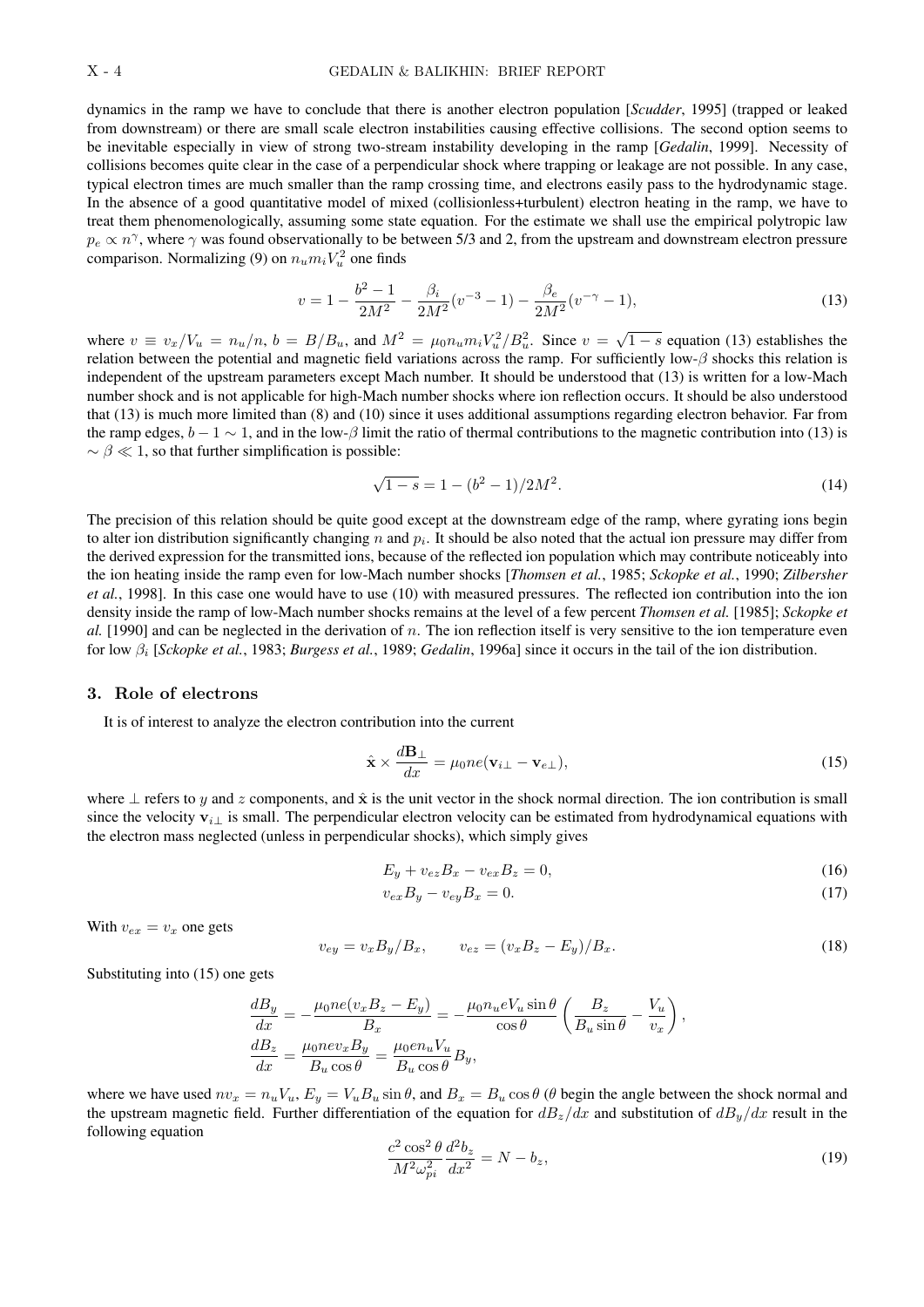where  $b_z = B_z/B_u \sin \theta$ , and  $N = n/n_u = 1/v$  is given by (13). One can see that  $L \equiv c \cos \theta / M \omega_{pi}$  is the main scale parameter in the shock front (cf. *Mellott and* [1984]; *Farris et al.* [1993]; *Gedalin* [1998]). Equation (19) is valid for the magnetic field in the ramp but cannot be used for the description of the whole shock transition since downstream ion behavior (gyration) is quite different from their behavior in the ramp, and the dependence of  $v_x$  on B is no longer given by (13).

When the electron current dominates, using (15) with  $v_i$  neglected in the electron equation of motion

$$
m_e \left( \frac{\partial v_x}{\partial t} + v_x \frac{\partial v_x}{\partial x} \right) = -eE_x - \frac{1}{n} \frac{dp_e}{dx} - e\hat{\mathbf{x}} \cdot (\mathbf{v}_e \times \mathbf{B})
$$

and neglecting the electron mass, one obtains the following frequently used relation [*Gedalin*, 1996b]

$$
eE_x = -\frac{1}{n}\frac{dp_e}{dx} - \frac{1}{n}\frac{d}{dx}\frac{B^2}{2\mu_0}.
$$
\n(20)

Direct comparison of this relation with observations requires calculation of spatial derivatives or invoking model relations like  $n/B \approx$  const and  $p_e \propto \gamma$ . Such model assumptions were used by *Schwartz et al.* [1988] for the determination of the de Hoffman-Teller potential. In our case the integration is more simple and does not require additional assumptions. Having established the relation (8) between the density and potential, (20) can be now directly integrated to

$$
n_u V_u m_i \sqrt{V_u^2 - 2e\phi/m_i} + p_e + \frac{B^2}{2\mu_0} = \text{const},\tag{21}
$$

which is much easier to apply to observations since  $p_e$  and B can be directly measured and no spatial derivatives or phenomenological models need to be invoked (thus additional errors related to these two are also excluded). The first term in (21) is written for the lowest order approximation. In one wishes to take into account the nonzero ion temperature in the ramp, (11) has to be used when integrating (20), which would introduce relative corrections  $\sim \beta_i/M^2(1-s)$ . Unfortunately, the expression (20) cannot be used directly in high-Mach number shocks since the ion current is not negligible.

#### 4. Discussion and conclusions

The only assumption used in the above derivation of the relation between the potential and ion density inside the ramp is that the incident ion  $\beta_i \ll M^2$ . We have also exploited the narrowness of the ramp,  $L \le c/\omega_{pi}$ , which ensured that the main ion deceleration is produced by the electric field. Thus, the derived relation (8) (or the more precise version (11)) should be valid for virtually all low-Mach number shocks, unless the upstream temperature is too high. It can be used for the determination of the potential from the measurements of the transmitted ion density of by just following the maximum of the ion distribution. The relation (10) is also applicable in most cases and can be used for the determination of the potential from the direct measurements of the electron and ion pressure and magnetic field. The accompanying expression (13) is less universal since the electron pressure behavior cannot be theoretically predicted at this stage, and some empirical models should be applied. Yet for sufficiently low electron  $\beta_e$  the electron contribution is only a small correction and (13) with electron term omitted may be a good approximation. The last expression (21) is valid as long as the ion current is much smaller than the electron current, which is typical for low-Mach number shocks.

We also found that the ramp widths of oblique low-Mach number shocks should always correlate with  $L = c \cos \theta / M \omega_{ni}$ . The only reason for that is that almost massless, hydrodynamically behaving, electrons provide almost all current needed for the magnetic field increase. It should be noted that (19) can describe the magnetic field behavior inside the ramp but fails at the upstream and downstream edges, thus not allowing to derive the shock profile. The reason of the failure is the same as the reason for the failure of polytropic hydrodynamics: the ion behavior at the entry to the ramp and just behind the ramp is essentially kinetic, and the polytropic state equation is inappropriate.

In the low-Mach number case above the behavior of the ion velocity inside the shock was determined by the cross-shock potential and the fact that the ion motion is almost completely demagnetized in the thin ramp [*Gedalin*, 1997; *Zilbersher et al.*, 1998]. In high-Mach number shocks the *transmitted* ion behavior remains essentially the same [*Burgess et al.*, 1989; *Gedalin*, 1996a], since the ramp is thin [*Balikhin et al.*, 1995; *Newbury et al.*, 1998]. It has been shown that some ions gyrate back to the ramp from downstream and cross it once again backwards [*Gedalin*, 1996a]. Making another loop, almost halfgyration, just ahead of the ramp, these ions cross the ramp forward once again and finally drift away downstream. The number of the reflected ions correlates with the shock strength,  $B_d/B_u$ , and anti-correlates with the cross-shock potential. The ion reflection depends on the details of the magnetic and electric field distribution in the shock structure (foot, ramp, and overshoot), and there is no simple analytical estimate of the number of reflected ions and their distribution. It seems, at the first sight, that one could use the specular reflection approximation, where the back-gyrating ions leave the ramp with the velocity  $\mathbf{v} = (-V_u, 0, 0)$  and enter the ramp again as an almost cold beam. In that case three fluid hydrodynamics would be appropriate for the ion description in the shock, and all we need would be the fraction of reflected ions. However, it has been shown [*Sckopke et al.*, 1983; *Gedalin*, 1996a] that the dispersion of the reflected ions is substantial already at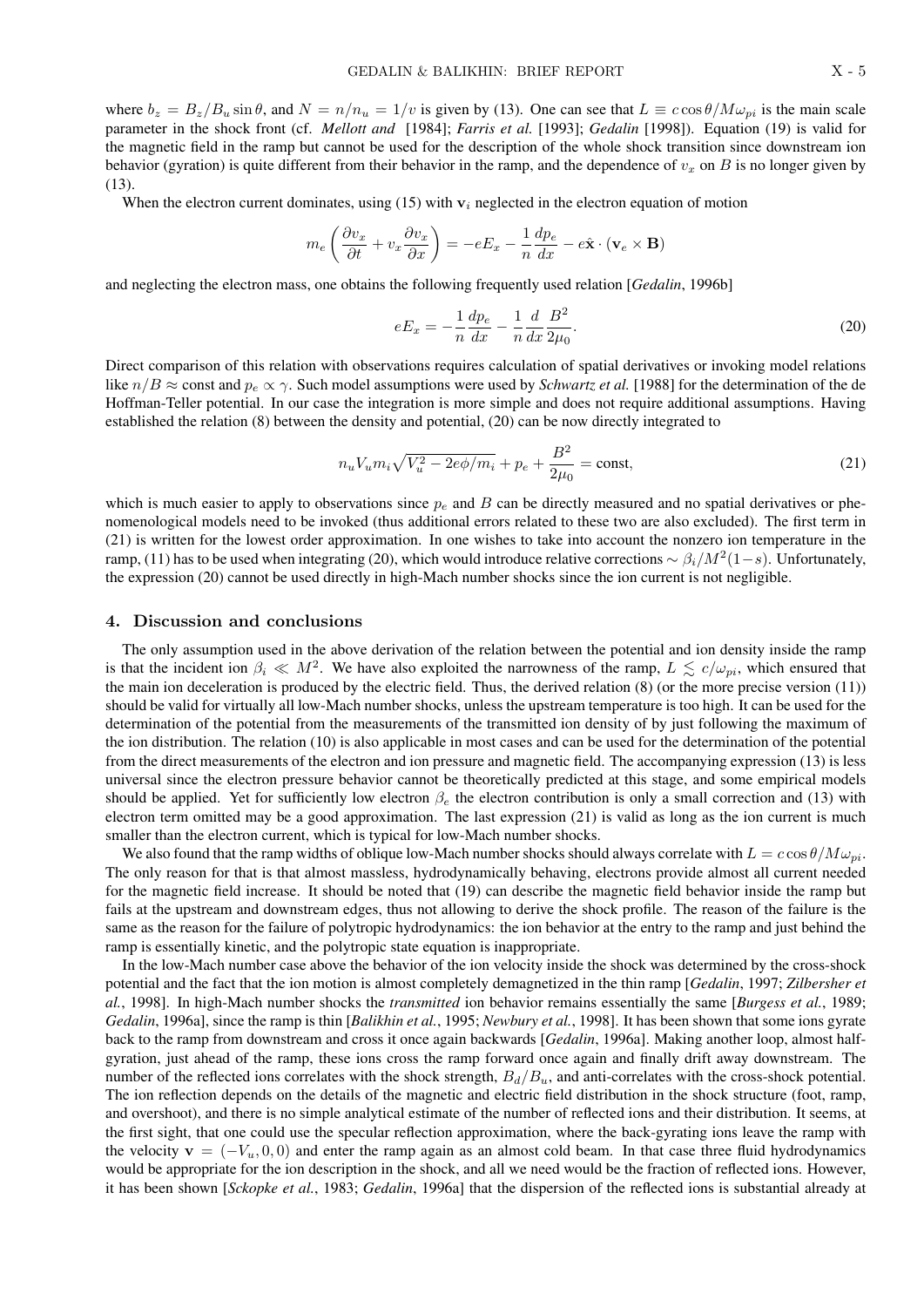the first return to the ramp from the downstream, so that the above used approximation is no longer applicable and fully kinetic description is needed. Since the ion reflection process is very sensitive to the details of the shock front and initial ion parameters, we cannot expect any pronounced similarity in the structure of the ramp of high-Mach number shocks, in contrast with what happens at low-Mach number shocks, so that our predictive ability is greatly reduced. Yet the relation between the velocity of the *incident* (transmitted) ions and the potential in the ramp is maintained here too, and, probably, even with greater precision because of the smaller thickness of the ramp and even weaker effects of the Lorentz force inside it. The ratio  $\beta_i/M^2$  also decreases with the increase of the Mach number, so that zeroth-order approximation may appear to be even more efficient in the ramp of a high-Mach number shock than in low-Mach number shocks. Thus, one can measure the potential indirectly by measuring the velocity  $v<sub>x</sub>$  of the maximum of the core (transmitted ions) throughout the ramp. Unfortunately, (10) and (21) are no longer useful, since reflected ions contribute significantly to the ion density and current, thus making  $n$  and electron velocities unusable for our objectives. It is worth mentioning that the incident ion velocity at the upstream edge of the ramp is no longer the upstream velocity  $V_u$  but the velocity of the ion flow decelerated in the foot [*Woods*, 1971; *Leroy et al.*, 1982; *Leroy*, 1983].

Direct measurements of the electrostatic potential even in low Mach number shocks are a very delicate task. Complications in such measurements are results of both physical and instrumental effects. In the ideal theoretical planar shock the motional component of the electric field related to the  $V \times B$  drift must be constant across the shock front. However, nonstationarity of the shock front, errors in the determination of the shock normal, and possible nonplanar geometry of the front do not allow precise separation of the electrostatic electric field component, that results from the cross shock potential, from the motional electric field. That hampers the experimental determination of the cross shock potential. Instrumental effects can lead to the different offsets in the solar wind and in the magnetosheath that as well undermines determination of the electric field in the shock front transition region. The relation derived in the present paper allows to use density measurements to determine cross shock potential for low Mach number shock. Temporal resolution of particle instruments is often too low to provide complete information for subsequent determination of the cross shock potential, especially in narrow high-Mach number shocks. However, wave instruments, such as WHISPER instrument on board of Cluster spacecraft, can be used to determine plasma frequency (i.e. density as well) with resolution high enough to provide detailed profile of the electrostatic potential inside the ramp of most observed low-Mach number shocks and at least a part of high-Mach number shocks. It should be noted, however, that the shock front of a high-Mach number shock can be very structured and have no a single monotonic ramp. Since the above analysis is valid only in the narrow transition layers, the indirect determination of the potential distribution in a structured shock may be still a difficult observational problem requiring proper determination of the regions where the proposed method is applicable.